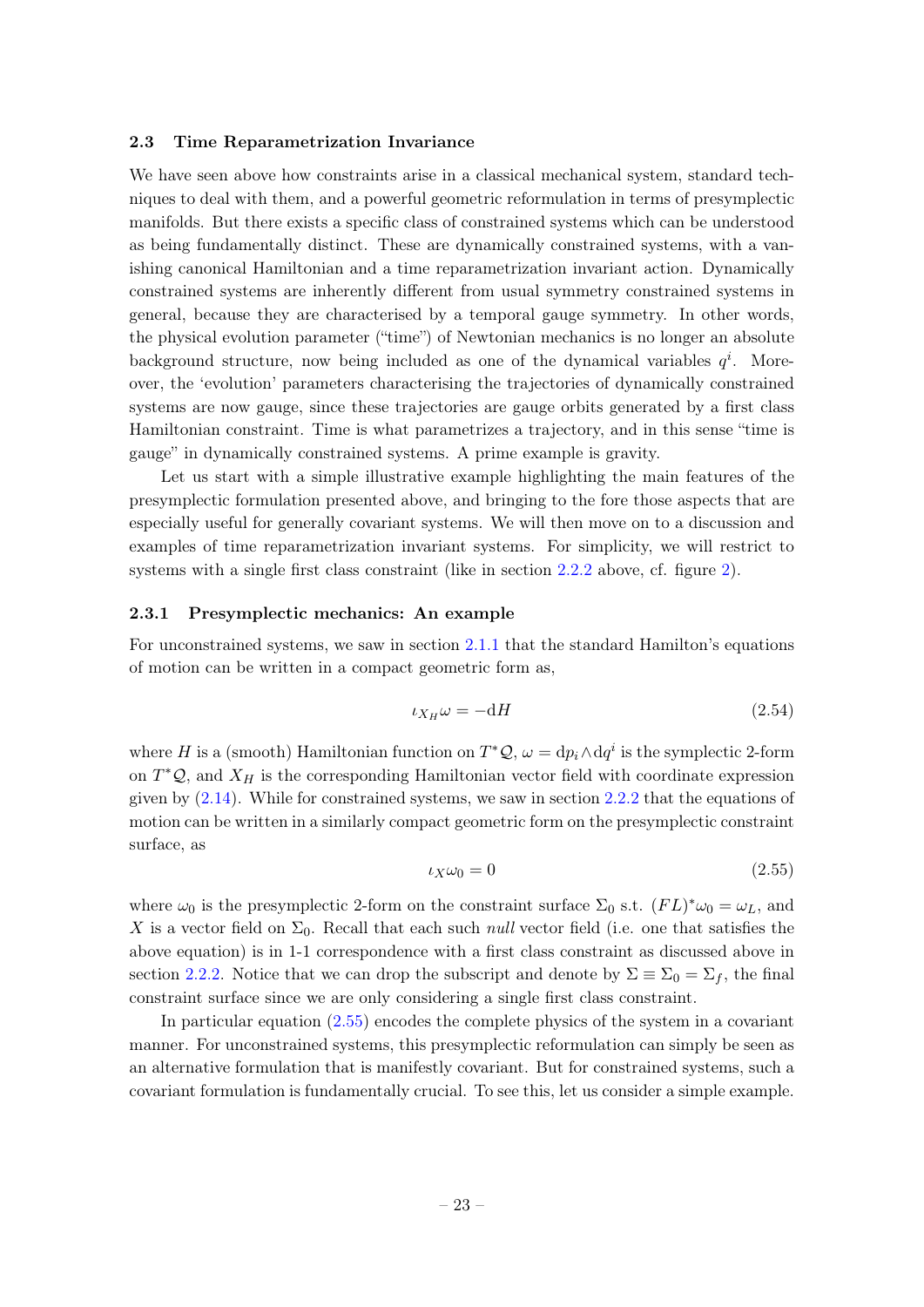Example. To illustrate how equation [\(2.55\)](#page-0-0) encodes the complete dynamical information about the system, let us consider the following. Let  $\Sigma$  be a 3-dim, presymplectic manifold, with the presymplectic 2-form given by

<span id="page-1-2"></span><span id="page-1-1"></span>
$$
\omega_0 := dz \wedge dx - (x dx + z dz) \wedge dy \qquad (2.56)
$$

in local coordinates  $(x, y, z) \in \Sigma$ . The equation of motion is given by  $(2.55)$ , i.e.

$$
0 = \iota_X \omega_0 \tag{2.57}
$$

$$
= (Xz + xXy)dx - (xXx + zXz)dy + (zXy - Xx)dz
$$
 (2.58)

where  $X = X^x \partial_x + X^y \partial_y + X^z \partial_z \in \mathfrak{X}(\Sigma)$ , and we have used the identity  $\iota_X \omega = \omega_{\mu\nu} X^{\mu} da^{\nu} - \nu$  $\omega_{\mu\nu}X^{\nu}da^{\mu}$ , for an arbitrary 2-form  $\omega$  and vector field field X on  $\Sigma$  (with  $\mu, \nu = 1, 2, 3$  and local coordinates  $a^{\mu} = (x, y, z)$ . Thus, we have

$$
X^{z} + xX^{y} = 0, \qquad xX^{x} + zX^{z} = 0, \qquad zX^{y} - X^{x} = 0.
$$
 (2.59)

This implies that,

$$
X = \frac{X^x}{z} \left( z \partial_x - x \partial_z + \partial_y \right) . \tag{2.60}
$$

Notice that if  $X \in \text{ker } \omega_0$ , then  $kX + \ell Y \in \text{ker } \omega_0$ , where  $Y \in \text{ker } \omega_0$  and  $k, \ell \in \mathbb{R}$ . Thus, rescaling a null vector field by an arbitrary function does not change the physical equations of motion. In other words, the null orbits are invariant under arbitrary reparametrizations<sup>[16](#page-1-0)</sup>. For the present example then, the null vector field is equivalently given by,

$$
X = z\partial_x - x\partial_z + \partial_y \equiv X_H + \partial_y.
$$
 (2.61)

Notice that  $X_H$  is defined on the subspace  $\{(x, z)\}|_{\text{const } y}$  of  $\Sigma$ . Further,  $\omega_0|_{\text{const } y} = dz \wedge dx$ . This defines a symplectic leaf  $\mathcal{P}_y \subset \Sigma$  with symplectic 2-form  $\tilde{\omega} = \omega_0|_{\text{const }y}$ .

We can then ask: which function  $H \in \mathcal{F}(\mathcal{P}_v)$  is the above  $X_H$  the Hamiltonian vector field of? To answer this, we must solve the defining equation of a Hamiltonian vector field, namely

$$
\iota_{X_H}\tilde{\omega} = -\mathrm{d}H\,. \tag{2.62}
$$

Expanding each side in local coordinates, we have

$$
\iota_{X_H}\tilde{\omega} = -zdz - xdx, \qquad (2.63)
$$

$$
-\mathrm{d}H = -\partial_x H \mathrm{d}x - \partial_z H \mathrm{d}z \,. \tag{2.64}
$$

Thus,

<span id="page-1-3"></span>
$$
\partial_x H(x, z) = x, \qquad \partial_z H(x, z) = z \tag{2.65}
$$

which can be identified as the standard Hamilton's equations of motion for a free simple harmonic oscillator (SHO), with the Hamiltonian

$$
H(x,z) = \frac{1}{2}(x^2 + z^2) + \text{const.}
$$
 (2.66)

<span id="page-1-0"></span> $16$ For Hamiltonian constraints, this is in fact the statement that physical motions are time reparametrization invariant, as we will see later below.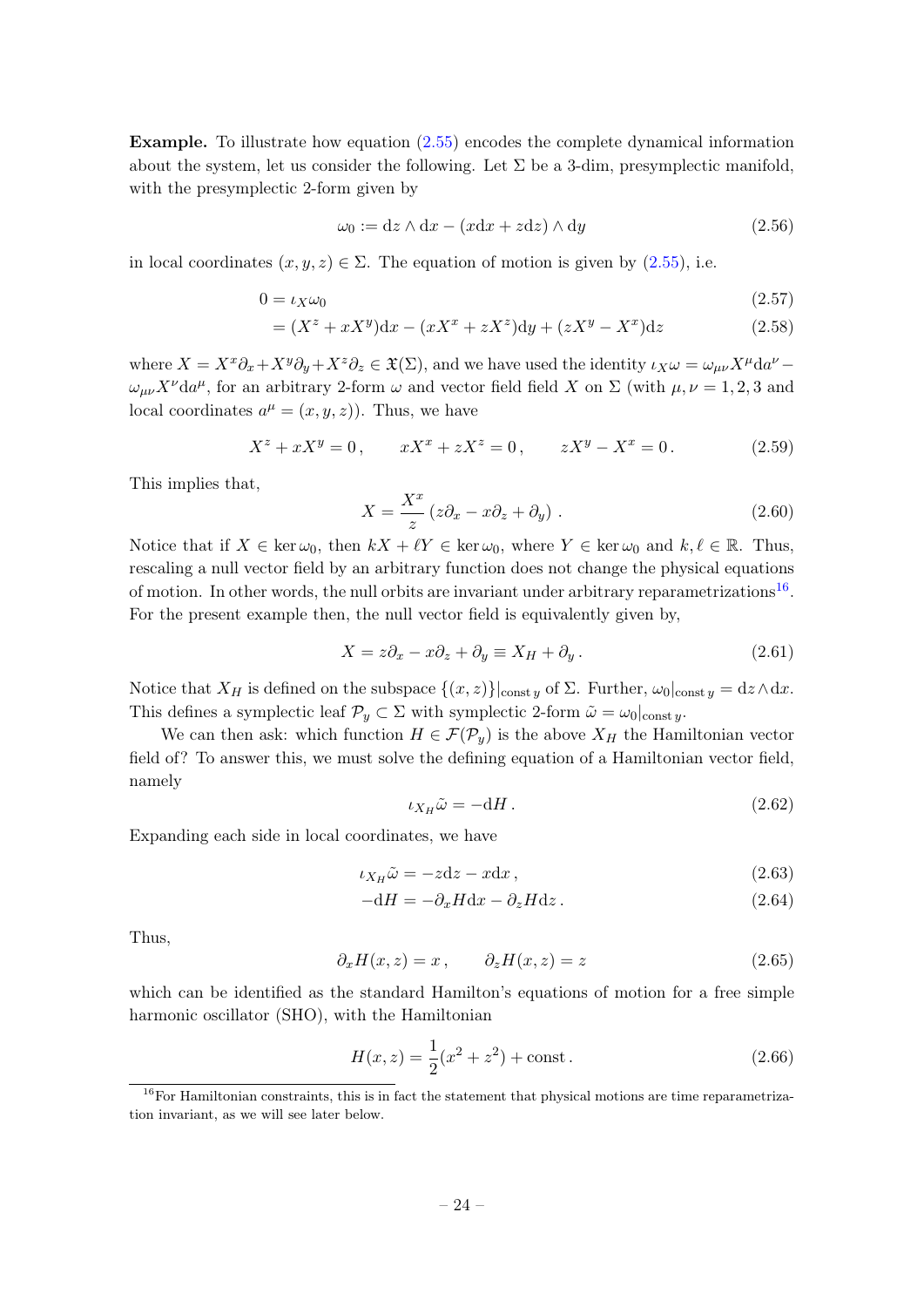Therefore, we can explicitly see that complete dynamical information of the SHO is encoded in its presymplectic equation of motion [\(2.57\)](#page-1-1).

Further, notice that we can now identify the variable  $z$  as the canonical conjugate momentum of position x. The fact that variables  $z$  and  $x$  are canonical conjugates is suggested also by the definition of  $\omega_0$  in [\(2.56\)](#page-1-2). We can now also understand the variable  $y$  as "time" (here, Newtonian). The fact that we did not need to interpret any of these variables as such a priori is an important feature of the formalism, especially in the context of generally covariant systems. Even more importantly, the equations of motion [\(2.57\)](#page-1-1) did not need to be written in terms of an evolution with respect to a distinguished time variable, nor do they automatically always identify any such preferred variable. In other words, at the level of the constraint surface (which is where all physical information resides), all variables are mixed up. None is required to be identified as time or space a priori<sup>[17](#page-2-0)</sup>. This is how the presymplectic formulation is covariant while also being geometric in nature, and why it is very useful in the context of gravity.

Lastly, let us relabel  $p \equiv z$  and  $t \equiv y$ , to regain familiarity with the standard equations for a free SHO. The equations of motion [\(2.65\)](#page-1-3) can be easily solved to give the following well known solutions,

$$
x(t) = A\sin(t+\theta), \qquad p(t) = A\cos(t+\theta) \tag{2.67}
$$

where amplitude A and phase  $\theta$  are arbitrary integration constants. These equations are graphs of physical motions, i.e. of the gauge-fixed integral curves of the null vector field of  $\omega_0$ (cf. orbits in red, in Figure [2\)](#page--1-1). Each null orbit is labelled by a distinct pair  $(A, \theta)$ . Therefore, elements of the equivalence class of orbits are precisely  $(A, \theta)$ , the initial conditions for a free SHO. In other words, the physical phase space  $\mathcal{P}_{\text{phys}}$  [\(2.51\)](#page--1-4) of the SHO, is coordinatised by  $A^2 = x^2 + p^2$ , and  $\theta = \tan^{-1}(x/p) - t$ , with symplectic structure  $\omega_{\text{phys}} = A dA \wedge d\theta$ .

#### <span id="page-2-2"></span>2.3.2 Homogeneous Lagrangian

Consider an action,

$$
S[q^I] = \int_{\tau_1}^{\tau_2} d\tau \ L(q^I(\tau), \dot{q}^I(\tau)) \tag{2.68}
$$

where dot refers to derivative with respect to  $\tau$ , and the Lagrangian satisfies the following property,

<span id="page-2-1"></span>
$$
L(q^I, \kappa \dot{q}^I) = \kappa L(q^I, \dot{q}^I)
$$
\n(2.69)

with  $\kappa(\tau)$  being an arbitrary function. A Lagrangian satisfying the property [\(2.69\)](#page-2-1) above is said to be homogeneous in the velocities with degree 1. This is an important property, because it relates to two other important properties.

1. Reparametrization invariance. Equation  $(2.69)$  implies that the corresponding action  $S[q^I(\tau)]$  is invariant under reparametrizations  $\tau \mapsto \tilde{\tau} = \tilde{\tau}(\tau)$ , where the inverse

<span id="page-2-0"></span><sup>&</sup>lt;sup>17</sup>Nevertheless, if an absolute (or background) structure does exist (like the Newtonian time  $y$  in the above example), then it can eventually be identified and determined as such to be a background structure in disguise at the presymplectic level, from the form of the constraint. See [\[18,](#page-7-0) [19\]](#page-7-1) for some insightful discussions.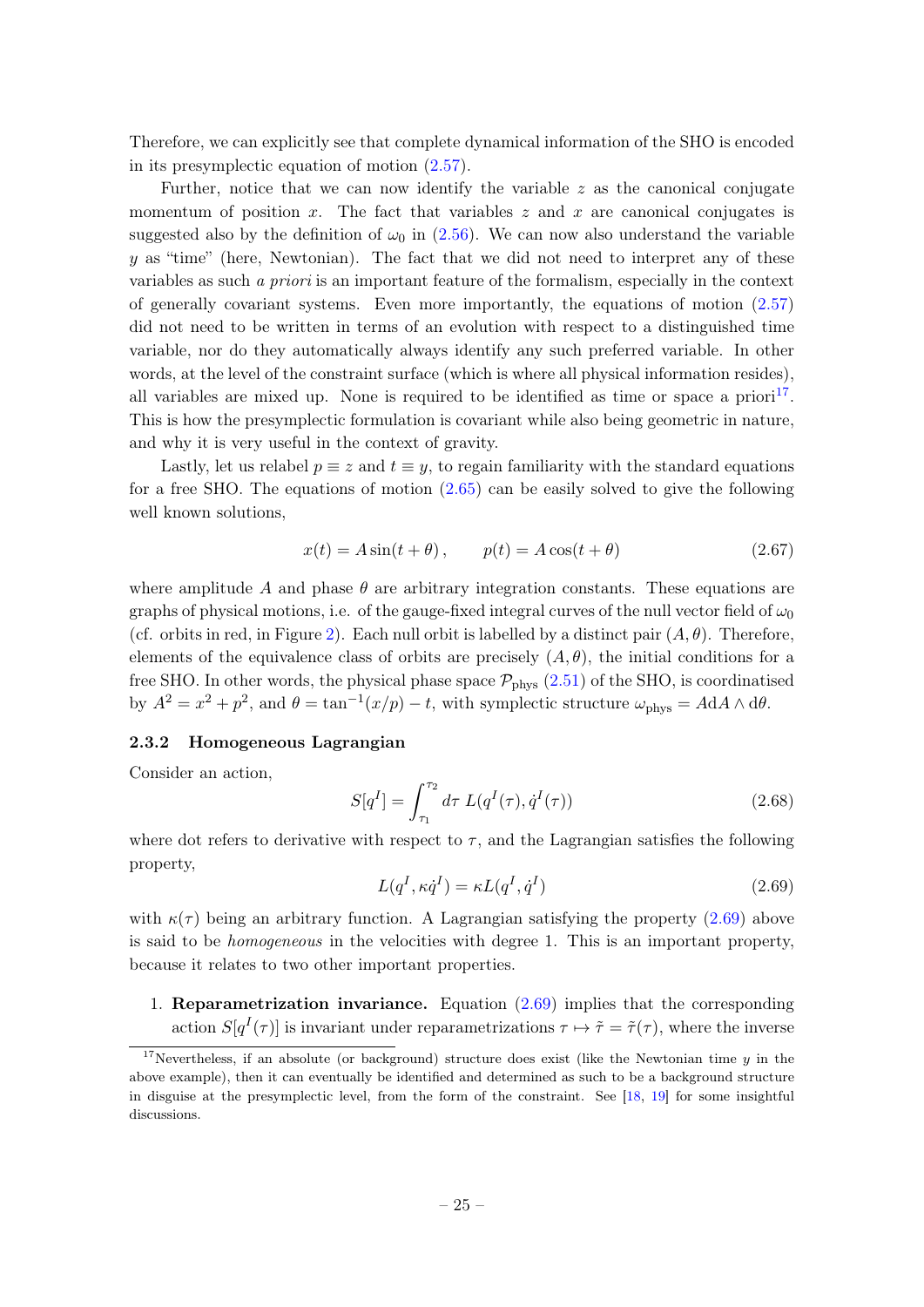$\tau(\tilde{\tau})$  exists. This can be easily seen as follows:

$$
S[q^{I}(\tilde{\tau})] = \int_{\tilde{\tau}_{1}}^{\tilde{\tau}_{2}} d\tilde{\tau} L\left(q^{I}(\tilde{\tau}), \frac{dq^{I}(\tilde{\tau})}{d\tilde{\tau}}\right)
$$
  
\n
$$
= \int_{\tau_{1}}^{\tau_{2}} d\tau \frac{d\tilde{\tau}}{d\tau} L\left(q^{I}(\tilde{\tau}(\tau)), \frac{dq^{I}(\tilde{\tau}(\tau))}{d\tau} \frac{d\tau}{d\tilde{\tau}}\right)
$$
  
\n
$$
= \int_{\tau_{1}}^{\tau_{2}} d\tau L\left(q^{I}(\tau), \frac{dq^{I}(\tau)}{d\tau}\right) = S[q^{I}(\tau)] \qquad (2.70)
$$

where, without loss of generality, we have assumed  $d\tilde{\tau}/d\tau > 0$  when replacing the limits of the integral. This feature of reparametrization invariance of the dynamics is what underlies the loss of background structures, specifically as being unphysical and unobservable, in generally covariant systems. For example, if  $\tau$  is a time variable (in some specific sense determined by the precise context under consideration), then the invariance of the action under its reparametrizations means that this variable is not observable, and evolution in it is gauge.

2. **Zero canonical Hamiltonian.** Equation  $(2.69)$  is equivalent to the property that the canonical Hamiltonian,  $H = p\dot{q} - L$ , vanishes. The statement,  $(2.69) \Rightarrow H = 0$  $(2.69) \Rightarrow H = 0$ , can be shown as follows:

$$
H = \frac{\partial L(q^J, \dot{q}^J)}{\partial \dot{q}^I} \dot{q}^I - L(q^J, \dot{q}^J)
$$
  
= 
$$
\frac{1}{\kappa} \frac{\partial L(q^J, \kappa \dot{q}^J)}{\partial \kappa \dot{q}^I} \kappa \dot{q}^I - \frac{1}{\kappa} L(q^J, \kappa \dot{q}^J) = \frac{1}{\kappa} H.
$$
 (2.71)

Since this holds for arbitrary  $\kappa(\tau)$ , this implies that  $H = 0$ . The converse statement can also be easily shown as follows: notice that,

$$
H = 0 \quad \Rightarrow \quad \frac{\partial L(q^J, \kappa \dot{q}^J)}{\partial \kappa \dot{q}^I} \kappa \dot{q}^I = L(q^J, \kappa \dot{q}^J). \tag{2.72}
$$

Then, simplifying the left hand side, we have

$$
\frac{\partial L(q^J, \kappa \dot{q}^J)}{\partial \kappa \dot{q}^I} \kappa \dot{q}^I = \kappa \frac{\partial L(q^J, \dot{q}^J)}{\partial \dot{q}^I} \dot{q}^I
$$
\n
$$
= \kappa p_I \dot{q}^I = \kappa L(q^J, \dot{q}^J) \tag{2.73}
$$

where the last equality uses  $H = 0$  in the Legendre transform. Comparing with the right hand side, we thus get [\(2.69\)](#page-2-1).

This property of a zero canonical Hamiltonian is characteristic of dynamically (or, fully) constrained systems. In particular, notice that  $H = 0$  implies that the extended Hamiltonian [\(2.47\)](#page--1-5) is now a sum of only first class constraints.

A natural question that arises then is how the latter two properties, reparametrization invariance and vanishing canonical Hamiltonian, are mutually related. In all cases of practical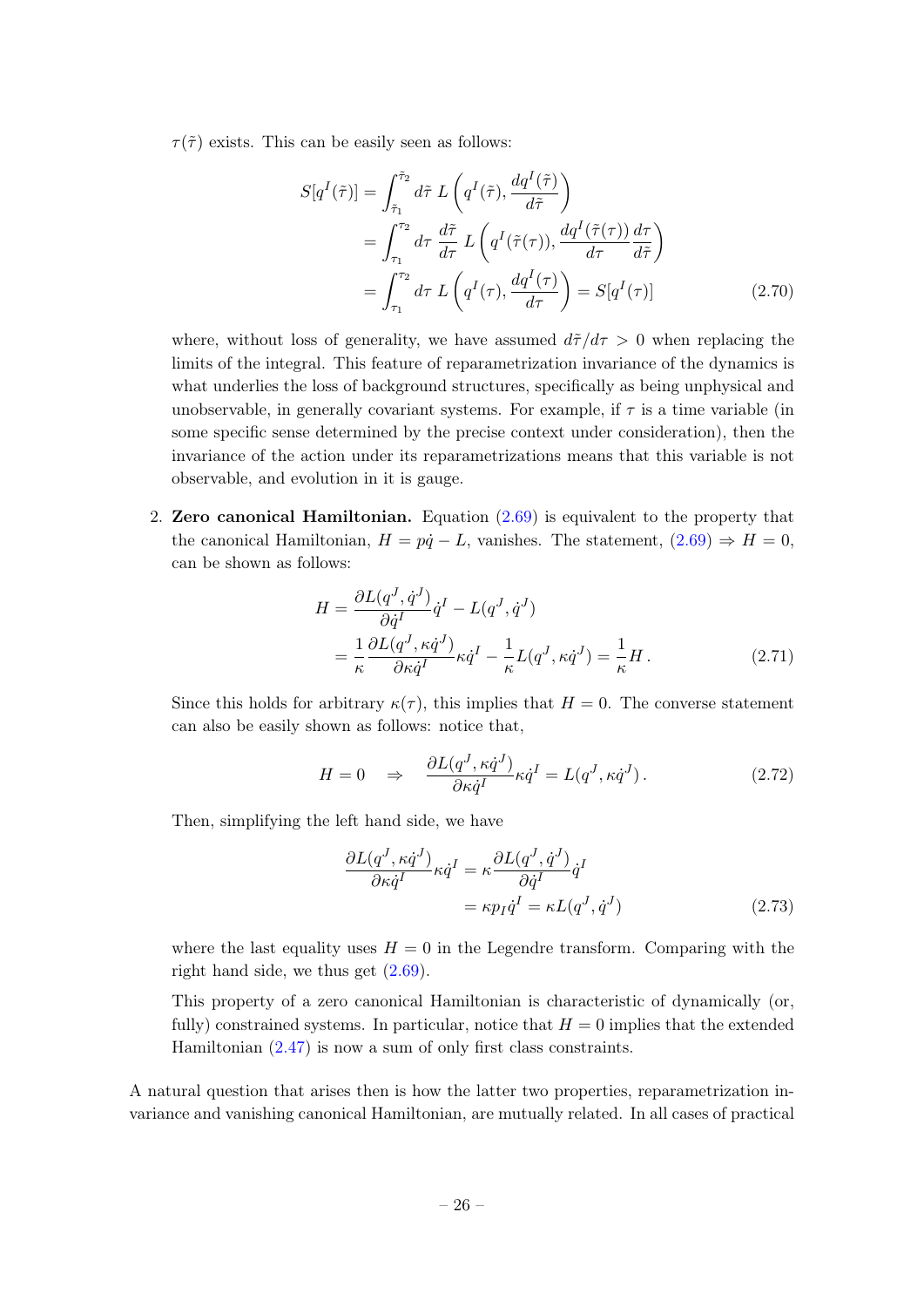interest, the two are equivalent, i.e. an action is reparametrization invariant if and only if its canonical Hamiltonian vanishes.[18](#page-4-0)

## 2.3.3 Parametrized non-relativistic particle

We have already encountered a specific example of a parametrized non-relativistic particle, the free SHO discussed in section [2.3.1.](#page-0-1) Here we formalise the details for a generic nonrelativistic particle, especially in light of the discussions above.

Consider a non-relativistic particle on configuration space  $\mathcal Q$  coordinatized by  $(q^i)$ . The action is given by,

$$
S[q^i(t)] = \int_{t_1}^{t_2} dt \, L\left(q^i, \frac{dq^i}{dt}\right) \tag{2.74}
$$

where Lagrangian  $L \in \mathcal{F}(TQ)$ . The central idea behind parametrizing a system is to raise all its variables to an equal footing, as canonical variables. Specifically here, this means that the variable  $t$  is now raised to being one of the configuration variables, in an extended configuration space  $\mathcal{Q}_{ex} = \mathbb{R} \times \mathcal{Q} \ni (t, q^i) \equiv (q^I);$  and the variables now depend on a new parameter  $\tau$ , i.e.  $t(\tau)$ ,  $q^{i}(\tau)$ . Consequently, the above action can be extended as,

$$
\tilde{S}[t(\tau), q^{i}(\tau)] = \int_{\tau_1}^{\tau_2} d\tau \, i \, L\left(q^{i}(\tau), \frac{\dot{q}^{i}}{t}\right) \equiv \int_{\tau_1}^{\tau_2} d\tau \, \tilde{L}(q^{i}, \dot{q}^{i}, \dot{t}) \tag{2.75}
$$

where dots denote derivatives with respect to  $\tau$ , and  $\tilde{L} \in \mathcal{F}(T\mathcal{Q}_{ex})$ . Notice that  $\tilde{L}$  is homogeneous in the velocities with degree 1, i.e. it satisfies equation [\(2.69\)](#page-2-1). From the discussion in section [2.3.2](#page-2-2) above, this implies that  $\tilde{S}$  is invariant under arbitrary reparametrizations of  $\tau$ , and that there exists an associated Hamiltonian constraint. This constraint is primary and first class, as will be evident below from the expression of the canonical momentum conjugate to t for the parametrized system.

Since now t is also a configuration variable in  $\mathcal{Q}_{\text{ex}}$ , there exists a corresponding conjugate momentum, given by

$$
p_t = \frac{\partial \tilde{L}}{\partial \dot{t}} = L(q^i, \dot{q}^i/\dot{t}) - \frac{\dot{q}^i}{\dot{t}} \frac{\partial L(q^i, \dot{q}^i/\dot{t})}{\partial (\dot{q}^i/\dot{t})}
$$
  
=  $L(q^i, dq^i/dt) - p(dq^i/dt)$   
=  $-H(q^i, p_i)$ . (2.76)

That is,  $p_t, p_i$  and  $q^i$  are constrained to satisfy the equation [\(2.76\)](#page-4-1). This gives us the Hamiltonian constraint,

<span id="page-4-2"></span><span id="page-4-1"></span>
$$
\gamma = p_t + H \approx 0. \tag{2.77}
$$

The canonical momenta conjugate to  $q^i$  are,

$$
\tilde{p}_i = \frac{\partial \tilde{L}}{\partial \dot{q}^i} = \frac{\partial L(q^i, \dot{q}^i/\dot{t})}{\partial (\dot{q}^i/\dot{t})} = \frac{\partial L(q^i, dq^i/dt)}{\partial (dq^i/dt)} = p_i
$$
\n(2.78)

<span id="page-4-0"></span><sup>&</sup>lt;sup>18</sup>However, at least formally, it is possible for a system to be time reparametrization invariant but have a non-zero Hamiltonian. This is when the canonical variables  $q$  and  $p$  do not transform as scalars. We refer to [\[10\]](#page-7-2) for details.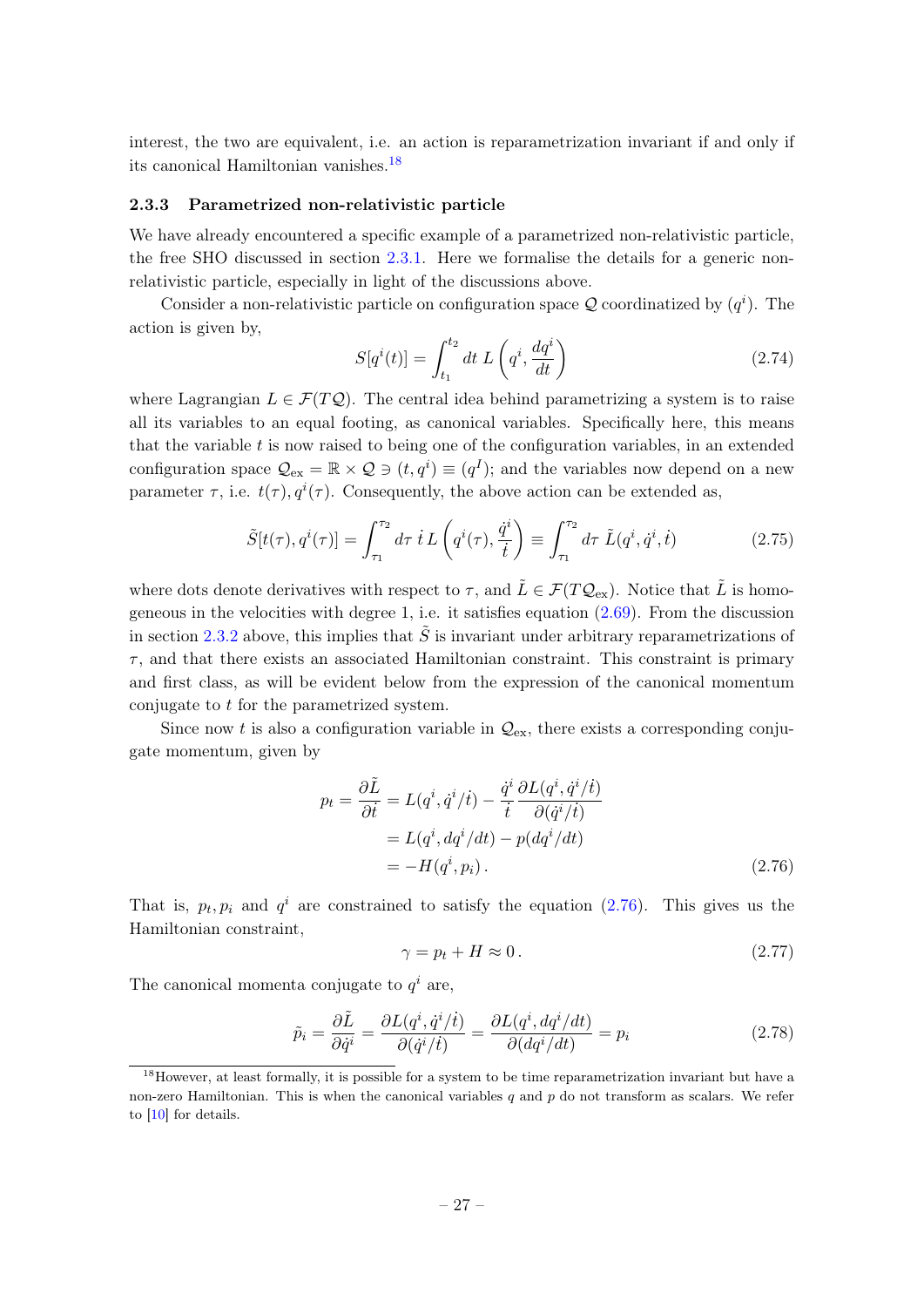i.e. the standard momenta, conjugate to positions of the particle, are unchanged in the extended parametrized description. Then, the corresponding extended Hamiltonian,  $H_{ex} \in$  $\mathcal{F}(T^*\mathcal{Q}_{\mathrm{ex}})$ , is

$$
H_{\text{ex}} = p_i \dot{q}^i + p_t \dot{t} - \tilde{L} = \dot{t} \gamma \,, \tag{2.79}
$$

in terms of which, the extended action can be rewritten as

$$
\tilde{S}[t(\tau), q^{i}(\tau)] = \int_{\tau_1}^{\tau_2} d\tau \ p_i \dot{q}^i + p_t \dot{t} - N(\tau) \gamma \qquad (2.80)
$$

where,

$$
N(\tau) = \frac{dt(\tau)}{d\tau} \,. \tag{2.81}
$$

Function N is the so-called *lapse* function, which basically dictates how much " $t$ -time" has lapsed with respect to the " $\tau$ -parameter time". It is an arbitrary function of  $\tau$ , encoding the time reparametrization symmetry of the system. Further, it is the Lagrange multiplier imposing the constraint [\(2.77\)](#page-4-2).

Now,  $H_{\text{ex}}$  generates evolution in the unphysical  $\tau$  parameter. Therefore the corresponding trajectories are not physical motions. Physical information is instead encoded within gauge-invariant correlations between the variables  $(t, q^i, p_i) \in \Sigma$ . This requires us to first solve the equations of motion.

For example, for a free non-relativistic particle (mass  $= 1/2$ ), the Hamiltonian constraint is  $\gamma = p_t + p^2$ . Solution to the equations of motion is,

$$
t(\tau) = \tau + t_0, \qquad q(\tau) = 2p\tau + q_0 \tag{2.82}
$$

for some arbitrary initial conditions  $(t_0, q_0)$ . One question of operational relevance is: what is the position of the particle at time  $t_0$ ? To answer questions like these in constrained systems, the idea is to compute coincidences of the variables in terms of gauge-invariant functions. Then, the question should be: what is the value of  $q(\tau)$  when the value of  $t(\tau)$ is  $t_0$ ? In this manner of asking, we are removing the dependence on the gauge parameter  $\tau$ . The function,

<span id="page-5-0"></span>
$$
Q_{t_0}(\tau) = q(\tau) - 2p(\tau)(t(\tau) - t_0)
$$
\n(2.83)

answers this question as: the particle is at position (value of)  $Q_{t_0}$  at time  $t_0$ . It can be checked that  $Q_{t_0}$  indeed weakly commutes with the Hamiltonian constraint, as required.

#### 2.3.4 Free relativistic particle

Let us consider the action for a free relativistic particle,

$$
S = -m \int_{s_1}^{s_2} ds = -m \int_{\tau_1}^{\tau_2} d\tau \sqrt{-\dot{x}_\mu \dot{x}^\mu} , \qquad (2.84)
$$

where m is the particle mass, ds is the proper time interval along the worldline,  $\tau$  is an arbitrary parameter, and  $\dot{x}^{\mu} = dx^{\mu}/d\tau$ . Minkowski metric is  $\eta = (-1, 1, 1, 1)$ . The worldline is timelike (since  $m > 0$ ), explaining the need for the minus sign under the square root. As in the previous example, it can be verified that the Lagrangian is indeed homogeneous in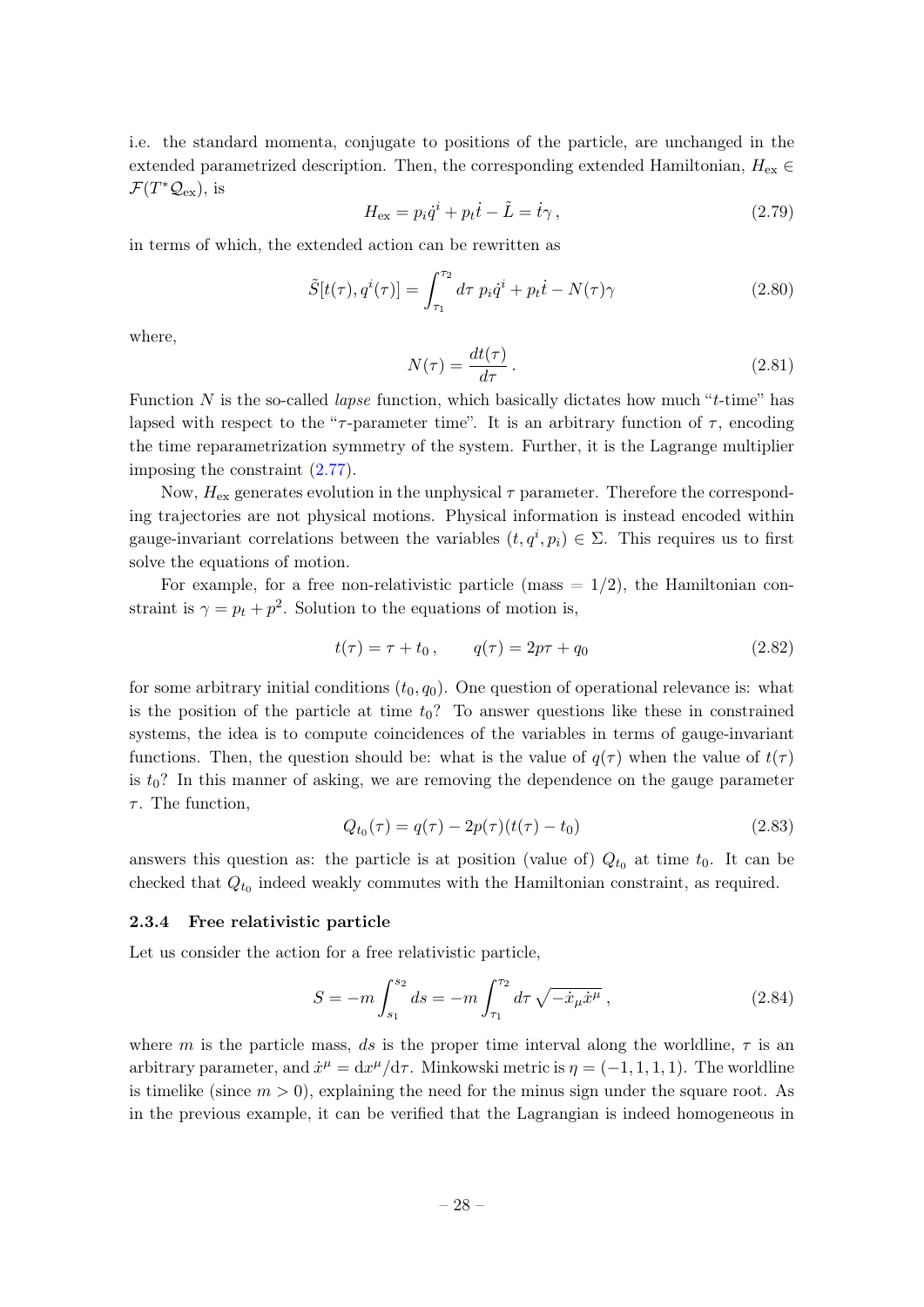$\dot{x}^{\mu}$  with degree 1. Thus, again we have that S is  $\tau$ -reparametrization invariant and that there exists a Hamiltonian constraint. The constraint can be derived from the canonical momenta,

$$
p_{\mu} = \frac{m\dot{x}_{\mu}}{\sqrt{-\dot{x}_{\nu}\dot{x}^{\nu}}}.
$$
\n(2.85)

This implies the following Hamiltonian constraint,

$$
\gamma = p^2 + m^2 \approx 0. \tag{2.86}
$$

As before, the action can be written in terms of this constraint as,

$$
S = \int_{\tau_1}^{\tau_2} d\tau \ p_\mu \dot{x}^\mu - N\gamma \tag{2.87}
$$

where the lapse function is,

$$
N(\tau) = \frac{1}{2m} \frac{ds(\tau)}{d\tau}.
$$
\n(2.88)

Lastly, again in order to derive possible observables like [\(2.83\)](#page-5-0) above, we must first solve the equations of motion. The equations of motion are,

$$
\dot{p}_{\mu} = -\frac{\partial N\gamma}{\partial x^{\mu}} = 0, \qquad \dot{x}^{\mu} = \frac{\partial N\gamma}{\partial p_{\mu}} = 2Np^{\mu}.
$$
 (2.89)

Solution is,

$$
p_{\mu} = \text{constant} \,, \qquad x^{\mu} = 2Np^{\mu}\Delta\tau \,. \tag{2.90}
$$

Then, for example, the following gauge-invariant function,

$$
X_{t_0}^i = x^i - \frac{p^i}{p^0}(x^0 - t_0)
$$
\n(2.91)

can be used to answer the question: what are the coordinates  $x^i$  when coordinate  $x^0$  takes the value  $t_0$ ? But we know that locally there is no preferred Lorentz frame. In other words, say  $x^1$  is as good as  $x^0$  with respect to which we can describe the other variables. This means that different such gauge-invariant observables can be constructed, with respect to different  $x^{\mu}$ 's. Different such choices are known as different *deparametrizations* of the same system.

## 2.4 Further Reading

- Symplectic mechanics: [\[1](#page-7-3)[–4\]](#page-7-4)
- Theory of constraints:  $[5, 8-11]$  $[5, 8-11]$  $[5, 8-11]$
- Examples, Reparametrization invariance: [\[10,](#page-7-2) [14,](#page-7-8) [18](#page-7-0)[–21\]](#page-7-9)